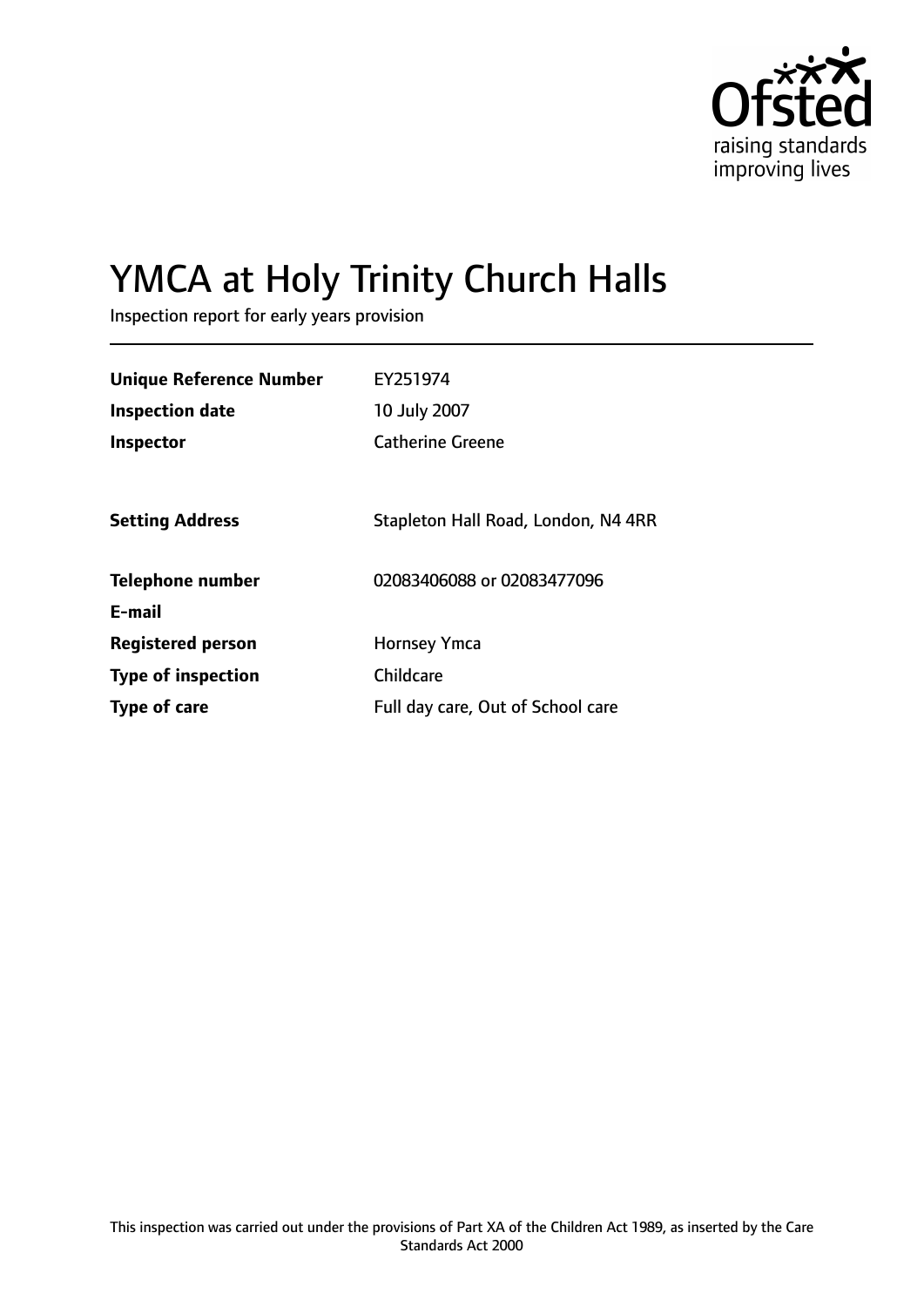### **ABOUT THIS INSPECTION**

The purpose of this inspection is to assure government, parents and the public of the quality of childcare and, if applicable, of nursery education. The inspection was carried out under Part XA Children Act 1989 as introduced by the Care Standards Act 2000 and, where nursery education is provided, under Schedule 26 of the School Standards and Framework Act 1998.

This report details the main strengths and any areas for improvement identified during the inspection. The judgements included in the report are made in relation to the outcomes for children set out in the Children Act 2004; the National Standards for under 8s day care and childminding; and, where nursery education is provided, the *Curriculum guidance for the foundation stage.*

The report includes information on any complaints about the childcare provision which Ofsted has received since the last inspection or registration or 1 April 2004 whichever is the later.

#### **The key inspection judgements and what they mean**

*Outstanding: this aspect of the provision is of exceptionally high quality Good: this aspect of the provision is strong Satisfactory: this aspect of the provision is sound Inadequate: this aspect of the provision is not good enough*

For more information about early years inspections, please see the booklet *Are you ready for your inspection?* which is available from Ofsted's website: *www.ofsted.gov.uk.*

## **THE QUALITY AND STANDARDS OF THE CARE**

On the basis of the evidence collected on this inspection:

The quality and standards of the care are inadequate - notice of action to improve. The registered person does not meet the National Standards for under 8s day care and childminding.

#### **WHAT SORT OF SETTING IS IT?**

YMCA at Holy Trinity Church Halls was registered in 2003. The nursery is based in the club room, which has it's own separate entrance from Granville Road. The out of school care operates from the community hall, which children access via the main entrance in Stapleton Hall Road. Both areas have attached kitchens and toilet facilities. The out of school mainly serves the children from St Aiden's School, who also have access to the school's playground. The nursery is open term time only five days a week from 08.00 to 16.30 and the out of school care is open five days a week during term-time from 15.00 to 18.15. All staff members, including the managers working directly with the children have or are working towards the relevant early years qualifications and experience.

#### **THE EFFECTIVENESS OF THE PROVISION**

#### **Helping children to be healthy**

The provision is inadequate.

In the nursery children's health and well-being are supported through appropriate documentation, records and procedures. Records are kept detailing children's individual health, dietary and medical needs. Some staff hold recognised first aid certificates and they follow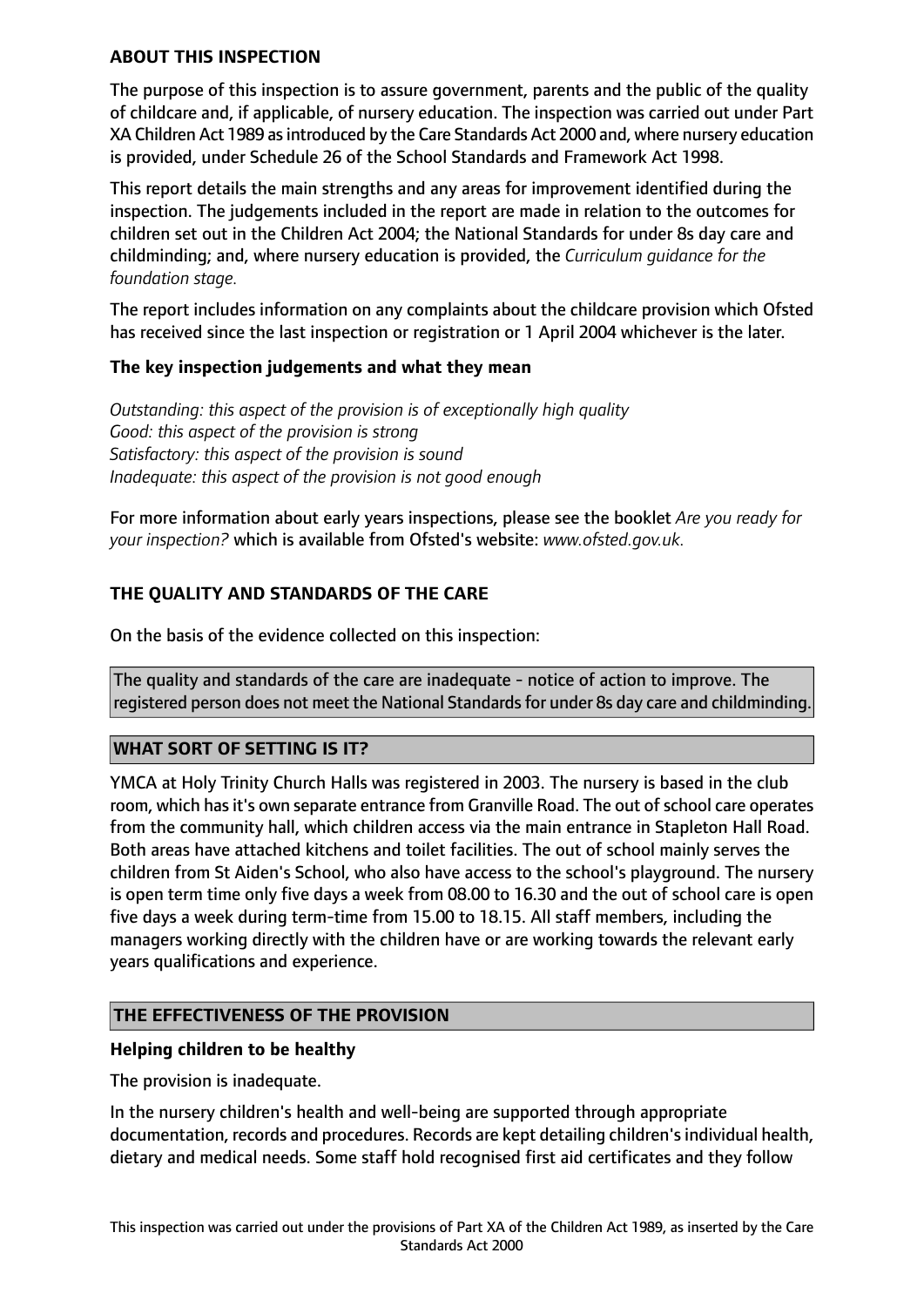appropriate procedures when dealing with sick children. This includes recording temperature and any treatment administered. Healthy eating is promoted well together with parents, children are offered a varied, healthy balanced diet, which include foods from different cultures.

In the out of school club, Children's health is not adequately protected because the setting does not follow appropriate hygiene and health and safety procedures. The system is compromised, staff are unable to locate important documents, such as the register in the absence of the manager and risk assessments for indoor and outdoors are not carried out. Children are developing self-care skills and follow some personal hygiene procedures, however these are hindered when there is no soap available in the toilets.

The system in place for the preparation and serving of food does not promote children's health. Children's snacks and meals are varied and they can help themselves to sandwiches throughout the session, however the kitchen is dirty and staff do not follow food hygiene procedures when preparing hot food. They prepare food on dirty surfaces, which have inappropriate items stored such as back packs placed on the surface for food preparation.

Staff describe how outdoor activities are set up for the children to enjoy in the school playground. They demonstrate that the development of team skills are encouraged, as are activities that improve co-ordination, such as football, rounders and basketball.

# **Protecting children from harm or neglect and helping them stay safe**

The provision is inadequate.

In the nursery children enjoy being cared for in a clean, safe and welcoming environment. There is a good security system, for the safe arrival and departure of children, to protect them from intruders. The systems in place include the effective use of a visitors book, the entry phone at the door and having staff available to welcome and greet parents and other visitors. Elsewhere in the nursery children are kept safe by the use of risk assessments. There are some positive steps being taken to minimise hazards, however some exits are blocked with storage of buggies, the toilet area used by children is also used to store some heavy equipment and stacked chairs. The garden is currently not fit for use and is out of bounds. There is a fire evacuation procedure and assembly point at the front of the building. This is practised regularly so that children are familiar with the drill. Children's safety is optimised through staff ensuring they have access to toys and equipment that are safe, clean and in good condition.

In the hall, used for the out of school club, adequate precautions are not taken to ensure the premises are safe for children to use. Daily risk assessments are not carried out and although safety and maintenance issues are reported, they remain unresolved and in a poor state of repair. Children are at risk whilst playing unsupervised in the garden space which contains several hazards. In the hall children climb on tables next to chairs that are stacked high. They bounce hard footballs off windows that are already unsafe, the safety glass has been cracked and is held together with masking tape.

The hall is not divided and therefore does not allow for different activities to take place at the same time. The range of equipment, toys and resources are limited and the storage cupboards are broken with doors hanging off. The equipment is currently not sufficient or varied enough for the numbers of children using the service.

A registration and signing out system is not completed consistently to ensure children are safely accounted for.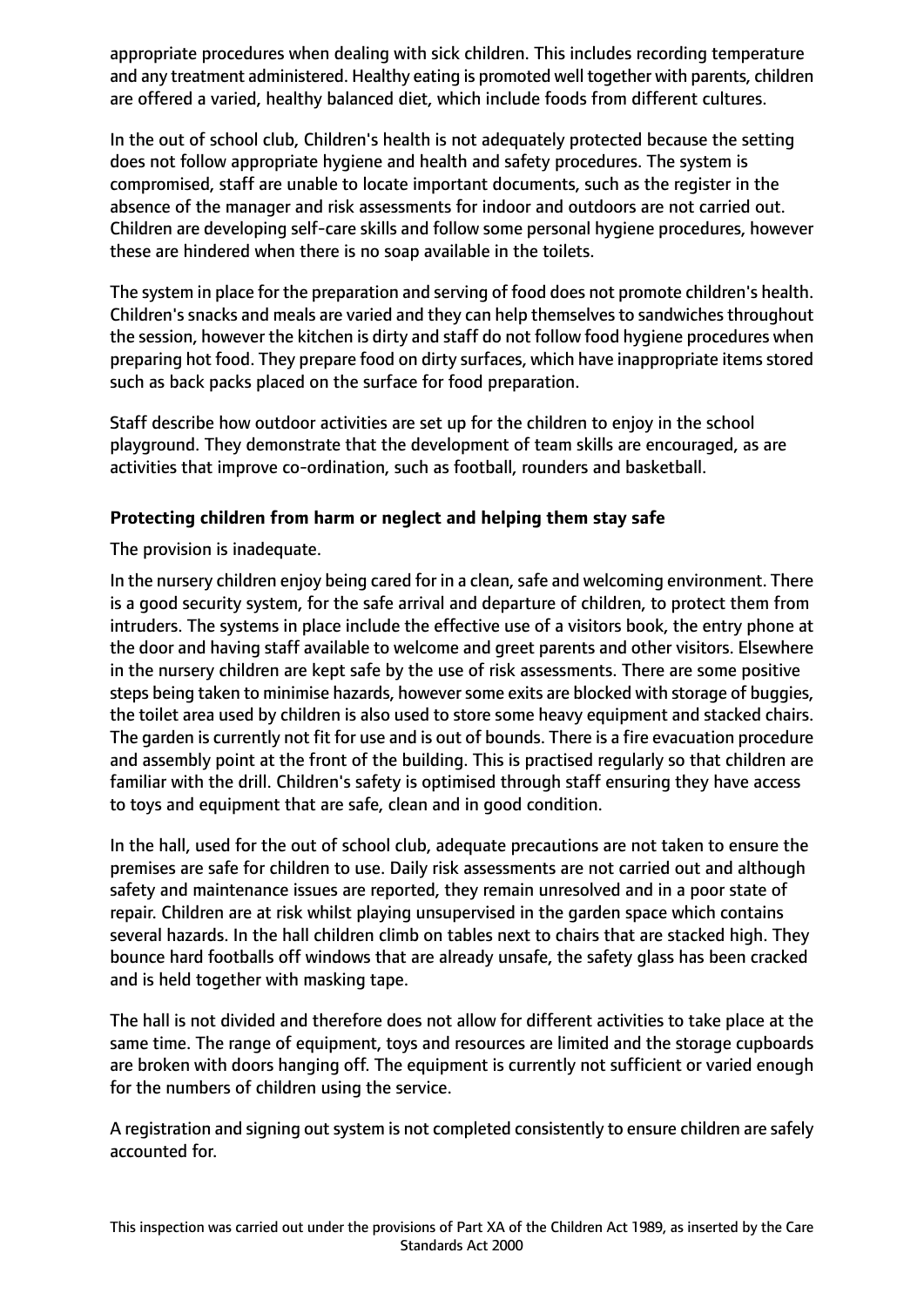The child protection procedure is available for staff to follow if they have any concerns regarding a child's welfare. However, children are not fully protected from harm because staff are not secure in their knowledge of the procedures to be followed. As a consequence, there are instances when children's welfare is not fully safeguarded. The supervisor is the designated person for child protection although she is often not present.

# **Helping children achieve well and enjoy what they do**

The provision is inadequate.

Children are settled into the nursery and receive individual attention from staff. They benefit from high staff ratios because of the low numbers attending. Younger children's enjoyment and learning experiences are supported by the staff's involvement in their exploration. Babies learning to walk enjoy the praise they receive when taking their first steps. There are sufficient activities and play materials that encourage children's current stage of development. Staff make the best of the space they have in the large hall, however areas are not yet separated to give the children a more secure feeling of enclosure. Children's art work and photographs are presented in displays and in children's individual folders. This contributes to their sense of belonging and a feeling of self worth.

Older children in the out of school club are mostly engaged; in general they play happily with each other, despite the lack of resources. Staff make basic plans for daily activities however, these are not fully extended. There are no opportunities for children to self select and make choices and they have few opportunities to play imaginatively or enjoy books and stories, due to a lack of resources.

Staff state that children are involved in planning activities and have their opinions listened to. During quieter times, such as art and craft and homework children can work or play freely. Boys and girls play very well together in mixed groups, this is encouraged positively by staff.

Most children are comfortable and settled within the setting. Interaction between staff and children is appropriate; children are spoken to in a warm, calm and respectful manner.

# **Helping children make a positive contribution**

The provision is inadequate.

Children in the nursery experience the value of their own and others culture and religion through topics and when celebrating festivals. Children participate in a variety of cultural traditions which help them to develop a positive attitude and respect for others. They have a growing awareness of themselves and staff value their thoughts, feelings and contributions. Children are encouraged and supported to participate in activitiesthrough the warm and positive language used by staff. Their sense of security and belonging is fostered through the daily exchange of information between staff and their parents. Children are forming close and trusting relationships with key staff. Parents benefit from some opportunities to participate in their child's learning. These are being developed through communication systems such as children's folders, newsletters and through termly meetings and one to one discussion with key workers and the manager.

Children in the out of school club are able to make some independent choices when selecting activities, however there is a poor range of toys and resources that reflect diversity. Staff treat all the children as individuals; they know the children well and speak to them with respect. Children are involved in developing their own ground rules of acceptable behaviour.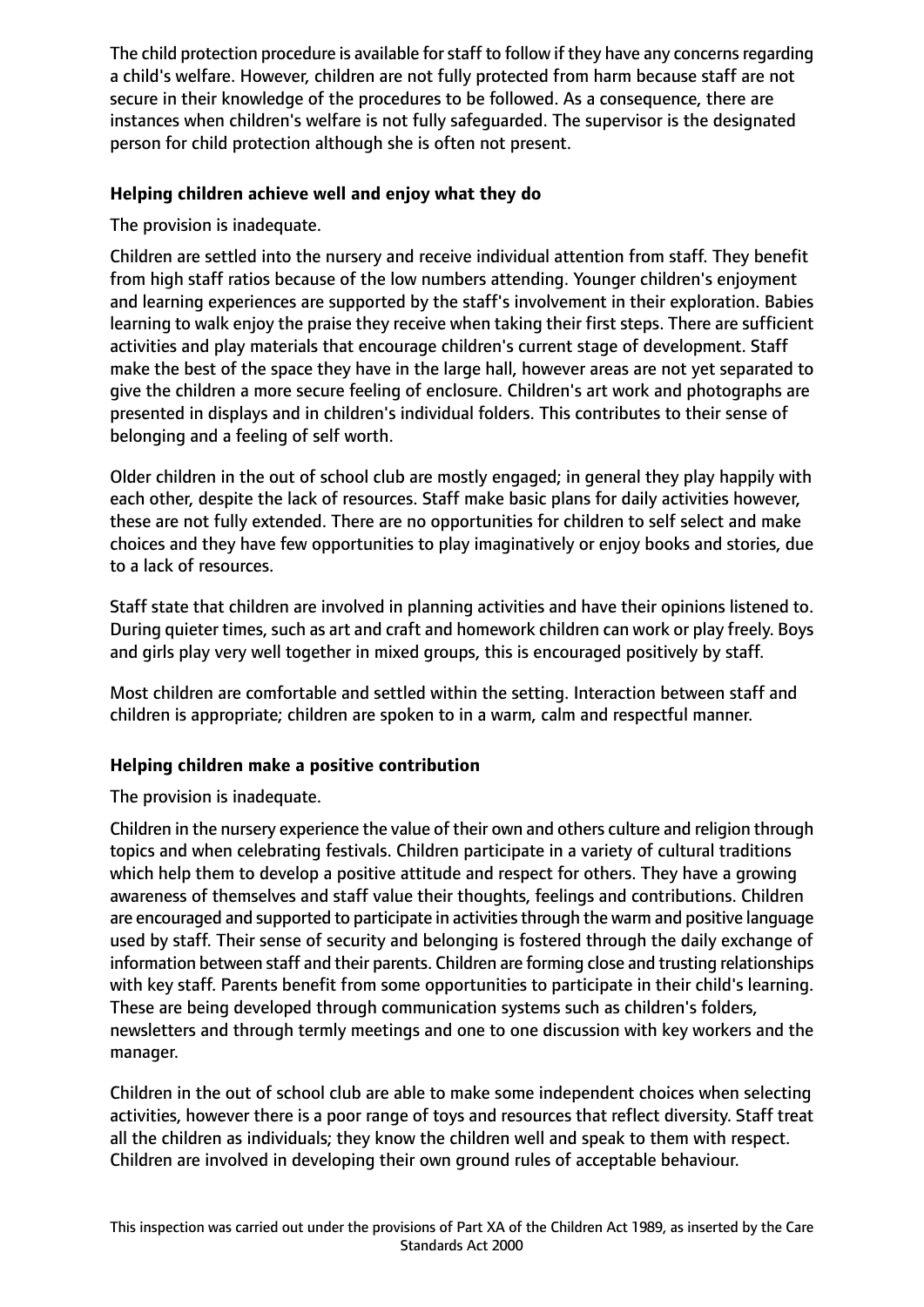Positive attitudes are encouraged by staff. However children are not always guided to be aware of other people's needs and to show respect for each other'sideas. In the main, children receive some support from the partnership between staff and their parents and there is reported to be a regular exchange of information about issues relating to children's activities, health and well-being.

# **Organisation**

The organisation is inadequate.

The newly appointed assistant manager is working with her line management and independent advisors, in order to take positive steps towards developing the organisation within the nursery. She is aware that further development is needed to enhance the care for children.

The supervisor of the out of school club has a suitable childcare qualification and is negotiating her role and responsibility with the assistant manager. However, there are weaknesses in the management of the provision when she is regularly absent at other sites or during training for example. Staff-child ratios are undermined and there are no contingency plans in place. Staff are working towards play service qualifications and plan to complete child protection and other relevant training in the near future. They are not however confident and aware of their roles and responsibilities, the deputy supervisors role is not yet fully developed to enable him to effectively cover in the manager's absence. Staff in the out of school club do not consistently organise the daily routines and resources available, which compromises the care being offered to the differing age groups attending.

Children share positive relationships with staff that have been vetted for their suitability to work with young children. There are policies and procedures in place, which work in practice to keep children healthy and safeguard their welfare. Although staff do not consistently maintain registration procedures, ensuring all children are recorded on arrival and departure.

The setting does not meet the needs of the range of children for whom it provides.

# **Improvements since the last inspection**

At the last inspection the following recommendations were made to improve practice; ensure risk assessments of the premises have time scaled actions taken to minimize identified risks and that these are reviewed as necessary. These are still not being completed in the out of school club. In addition they were asked to increase play resources and equipment for children under eight years old and include resources that reflect positive images of culture, gender and disability. The resources are still limited and poor in quality in the out of school club. In addition they were asked to provide a written statement of procedures to be followed in the event of a child being lost or a parent failing to collect a child and to request parental consent for seeking emergency medical advice or treatment. They now have an appropriate policy for lost or uncollected children and parental consent has been requested for emergency medical treatment.

# **Complaints since the last inspection**

Since the last inspection there have been no complaints made to Ofsted that required the provider or Ofsted to take any action in order to meet the National Standards.

The provider is required to keep a record of complaints made by parents, which they can see on request. The complaints record may contain complaints other than those made to Ofsted.